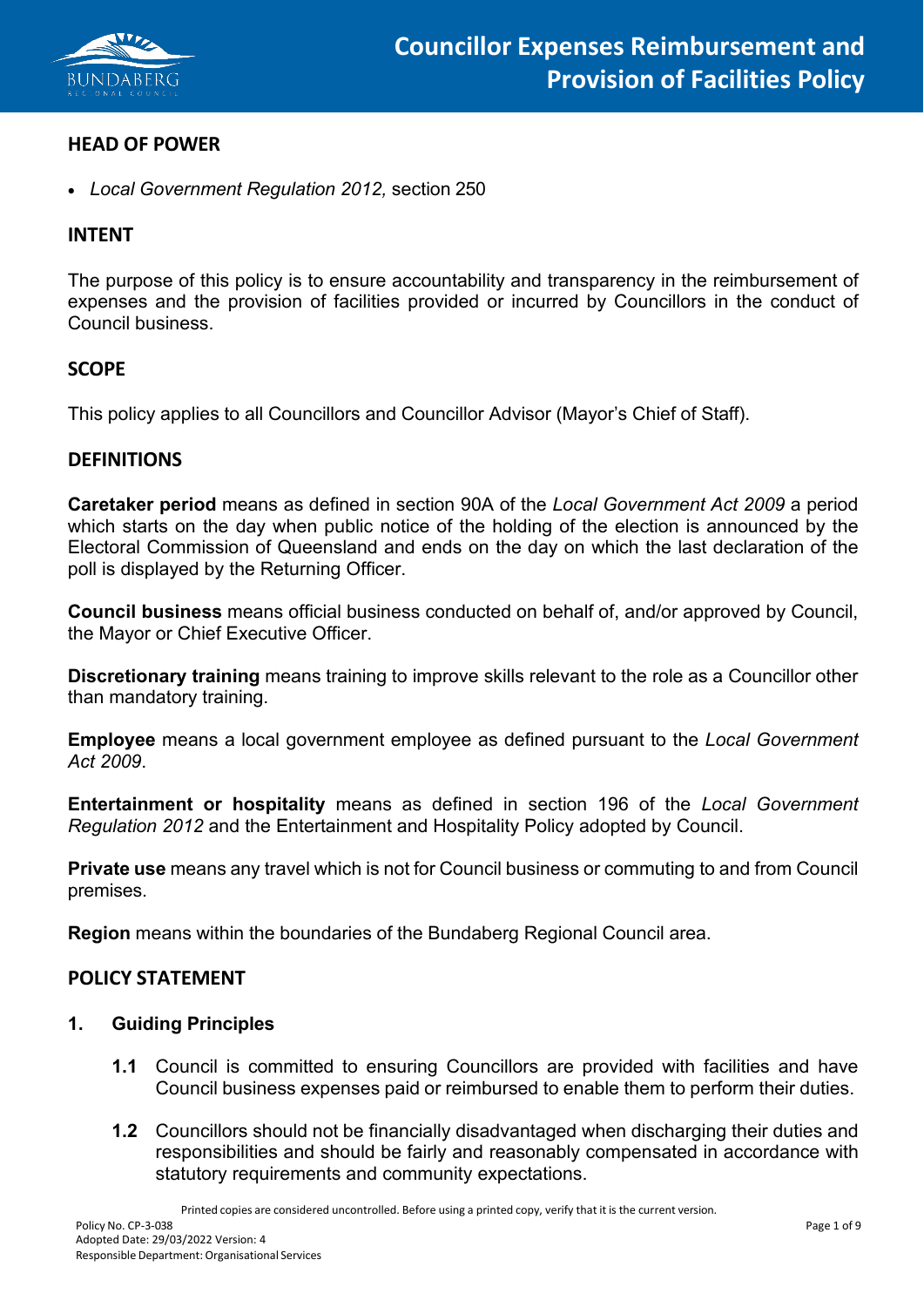

- **1.3** The payment and/or reimbursement of expenses and provision of facilities for Councillors is:
	- To occur within statutory requirements;
	- To be open and transparent, prudent, responsible;
	- Based on ensuring economy and efficiency; and
	- Subject to budget provisions.
- **1.4** A spouse, partner or family member of a Councillor is not entitled to reimbursement of expenses or to have access to facilities allocated to Councillors, other than for use of vehicle (refer section 3.12.3).

### **2. Payment of Expenses**

Councillors are only entitled to payment/reimbursement for the expenses listed in the categories below.

Expenses will be paid to a Councillor through administrative processes approved by Council's Chief Executive Officer, subject to the limits outlined in this policy and within budget.

## **2.1 General Council Business**

Council will pay or reimburse expenses incurred in undertaking Council business which includes attendance at:

- 2.1.1 Meetings that are a statutory requirement of the Councillor's role or are officially recorded in minutes or other public records. Examples include:
	- Council meetings that the Councillor is entitled to, or asked to attend;
	- conferences, deputations and inspections.

#### 2.1.2 Events and functions. Examples include:

- ceremonial openings of buildings or facilities;
- fetes and carnivals;
- annual or presentation dinners;
- public meetings;
- private meetings for the purpose of conducting discussions of business of Council (e.g. for a resident of the region, documented in official records or diary).

## **2.2 Professional Development**

Council pays or reimburses expenses incurred by a Councillor attending the following professional development.

- 2.2.1 Mandatory training including:
	- Councillor induction, code of conduct, meeting procedures and legislative obligations;
	- Training determined by the Chief Executive Officer such as conferences or specific events relevant to Councillors and committee members.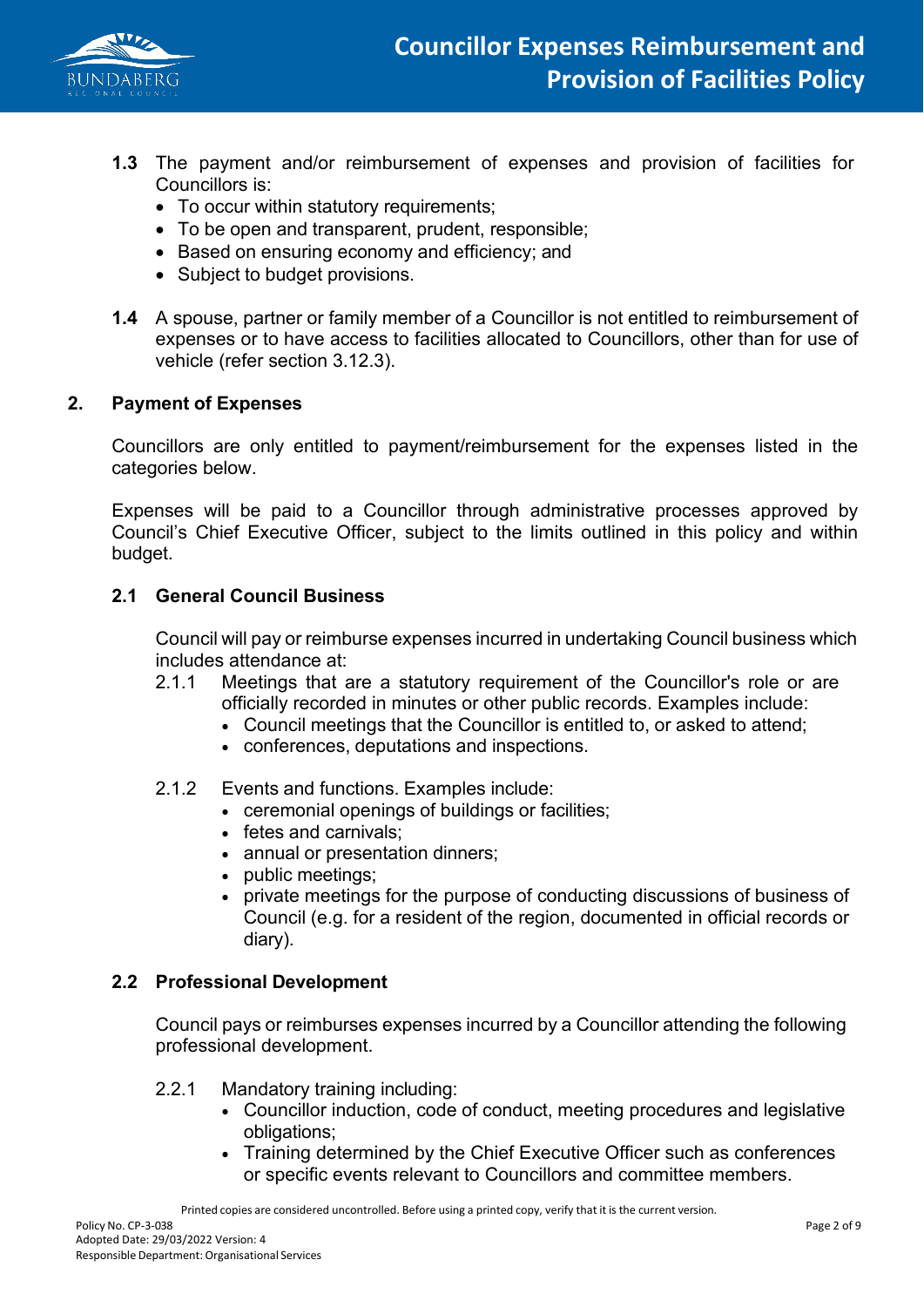

2.2.2 Discretionary training relevant to the Councillor's role and approved by the Mayor. Examples include conferences, workshops or training.

The funding limit for discretionary training is \$9,000 for each Councillor during their four year term in office.

## **2.3 Travel Expenses**

In line with budget allocation, Council pays or reimburses local, interstate and overseas travel expenses incurred by a Councillor as set out in this policy provided the expenses are deemed necessary for undertaking Council business or training.

Travel expenses include:

- between a Councillor's home and a Council facility for Council business, via a route that would not be considered a significant deviation from the most direct route.
- Where approval to attend a conference or training has occurred, this automatically approves the associated travel expenses.

Councillors must travel via the most cost effective, practical and direct route, using the most economical and efficient mode of transport. .

Councillors may claim for transport (taxi, Uber, flights etc.) to attend official Council business only.

## **2.4 Accommodation**

Council will meet reasonable accommodation costs for Councillors whist on Council business.

- 2.4.1 When attending conferences, Councillors must take advantage of any package provided by conference organisers unless prior approval has been granted by the Mayor. In all other cases, the Mayor must determine if the expense is warranted.
- 2.4.2 When the Mayor is attending, the Chief Executive Officer must determine the legitimate accommodation costs.

#### **2.5 Meals**

Councillors may claim for the actual cost of meals when travelling outside of the Bundaberg Regional Council area for Council business. Reasonable reimbursement will be as per the Australian Taxation Office Determination (TD 2021/6 or current equivalent).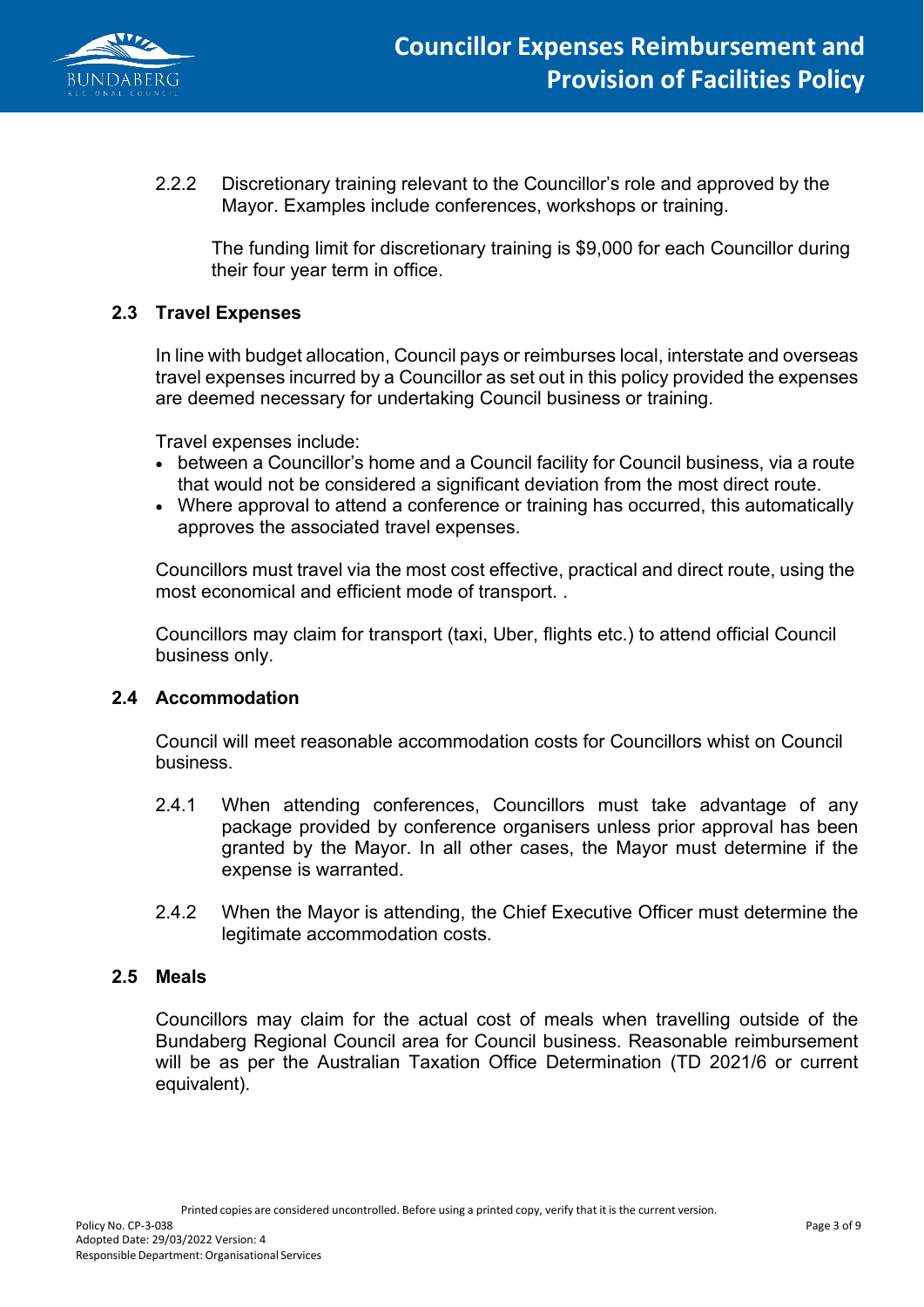

## **2.6 Entertainment or Hospitality**

It is recognised that on occasions Councillors may host people in the course of their official duties. Council will reimburse entertainment or hospitality expenses for the Council and others where the meeting directly relates to Council business and:

- It appears appropriate and reasonable;
- Can withstand the public defensibility test; and
- Is in the best interest of Council ratepayers.
- 2.6.1 Where Councillors incur hospitality expenses in accordance with Council's Entertainment and Hospitality Policy, the maximum amount that may be reimbursed is:
	- \$550 per annum for each Councillor; and
	- \$6,500 per annum for the Mayor.
- 2.6.2 Where the Mayor has delegated the attendance at a function on the Mayor's behalf to another Councillor, any costs incurred by the Councillor for that function are to be charged against the Mayor's hospitality budget.

### **2.7 Other Business**

In the event a particular activity is not included in this list, the Mayor has discretion to determine if a particular activity of attendance is considered as Council business.

#### **3. Provision of Facilities**

Facilities provided to Councillors must be deemed necessary and required to assist Councillors in their official capacity.

All facilities provided to Councillors remain the property of Council and must be accounted for during annual equipment audits. The facilities must be returned to Council when the Councillor's term expires unless Council agrees to dispose of the facility in some other manner.

Councillors should seek independent taxation advice for any provision of facilities they receive.

Councillors are only entitled to the facilities listed in the categories listed below.

#### **3.1 Council Office Amenities**

Council provides office accommodation and access to meeting rooms for Councillors. Furniture and fittings for Councillor offices will be of a standard to allow Councillors to adequately undertake their roles as a Councillor. In general, offices would be located at Council owned or controlled premises such as Service Centres or community centres.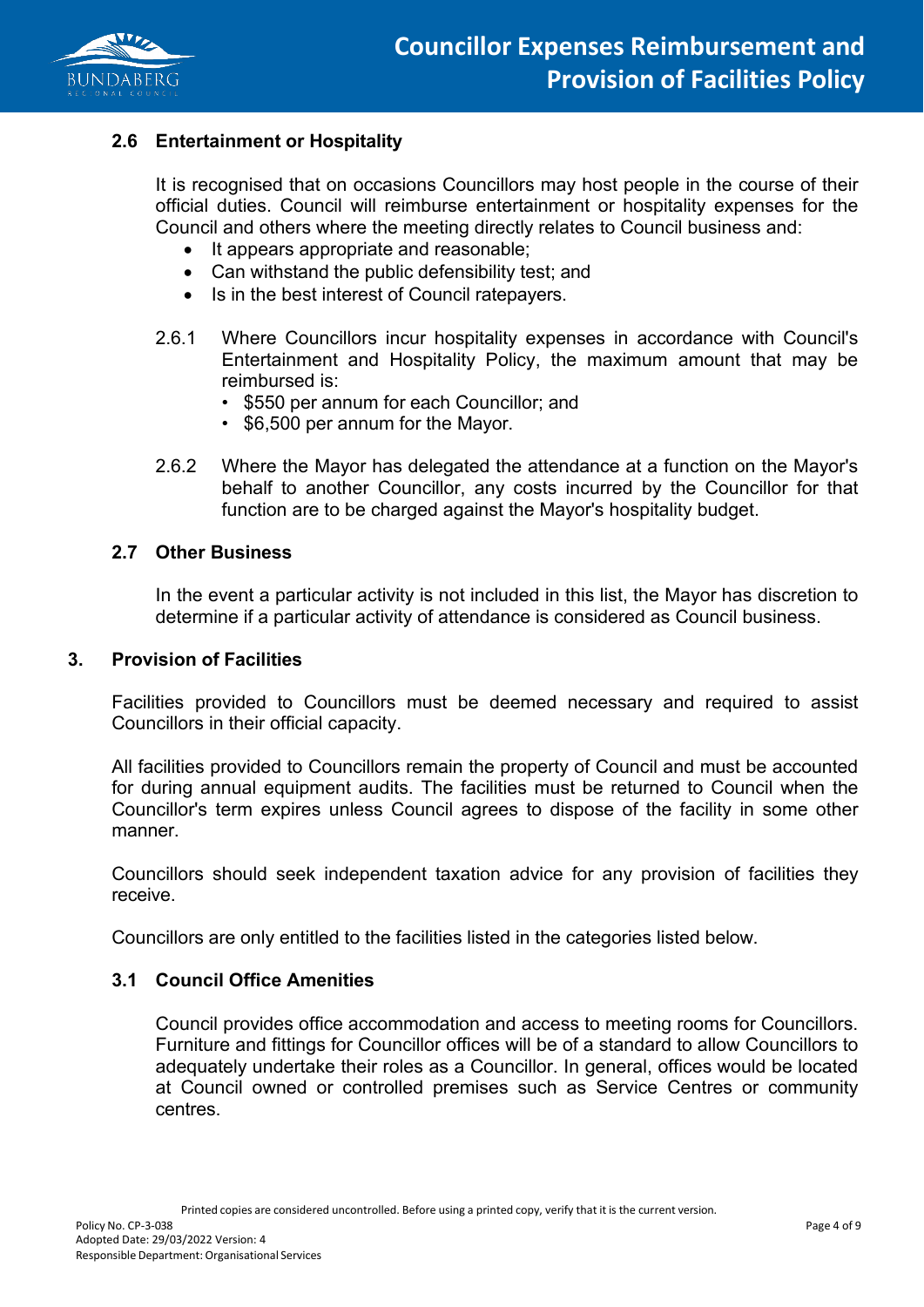

## **3.2 Administrative Support**

Administrative Support will be provided to Councillors as required to assist them in their role pursuant to the Administrative Support for Councillors Guideline, endorsed by the Chief Executive Officer and prepared in accordance with section 170AA of the Act.

Subject to approval by the Chief Executive Officer, Councillors may be provided with any other administrative necessities to meet the business of Council.

### **3.3 Information Technology**

Councillors are provided with a desktop, laptop and/or tablet for business use at the Councillor's office and home. Council will provide peripheral computer equipment that is associated with the choice of computer for the Councillor's office and the Councillor's home office as required. This may include a docking station, monitor and other computer equipment.

### **3.4 Phone and Internet Access**

One mobile phone will be provided to each Councillor for business use, including internet access. The model provided will be in accordance with the standard device made available to Council Managers. Incidental private use is allowed within the phone plan. Substantive private use may be subject to reimbursement to Council at the discretion of the Chief Executive Officer.

Council will reimburse 50% of the monthly internet and/or telephone rental costs to the Councillor, where a Councillor's home has no, or unreliable mobile reception.

#### **3.5 Office Equipment**

Councillors are entitled access to general office equipment and systems for business use at the Councillor's office including printers, photocopiers and secured document disposal services. Councillors will be entitled to a standard printer at the Councillor's home if required.

#### **3.6 Stationery**

Councillors are provided with Council stationery for Council business. Council stationery (such as letterhead) is not to be converted or modified in any way and may only be used for carrying out the functions of the role of Councillor. Stationery does not include any form of advertising or promotional material produced by Council.

#### **3.7 Publication and Membership Fees**

Councillors are provided with copies of relevant legislation, books and journals considered necessary for undertaking their duties. Where possible, these items will be provided in electronic format.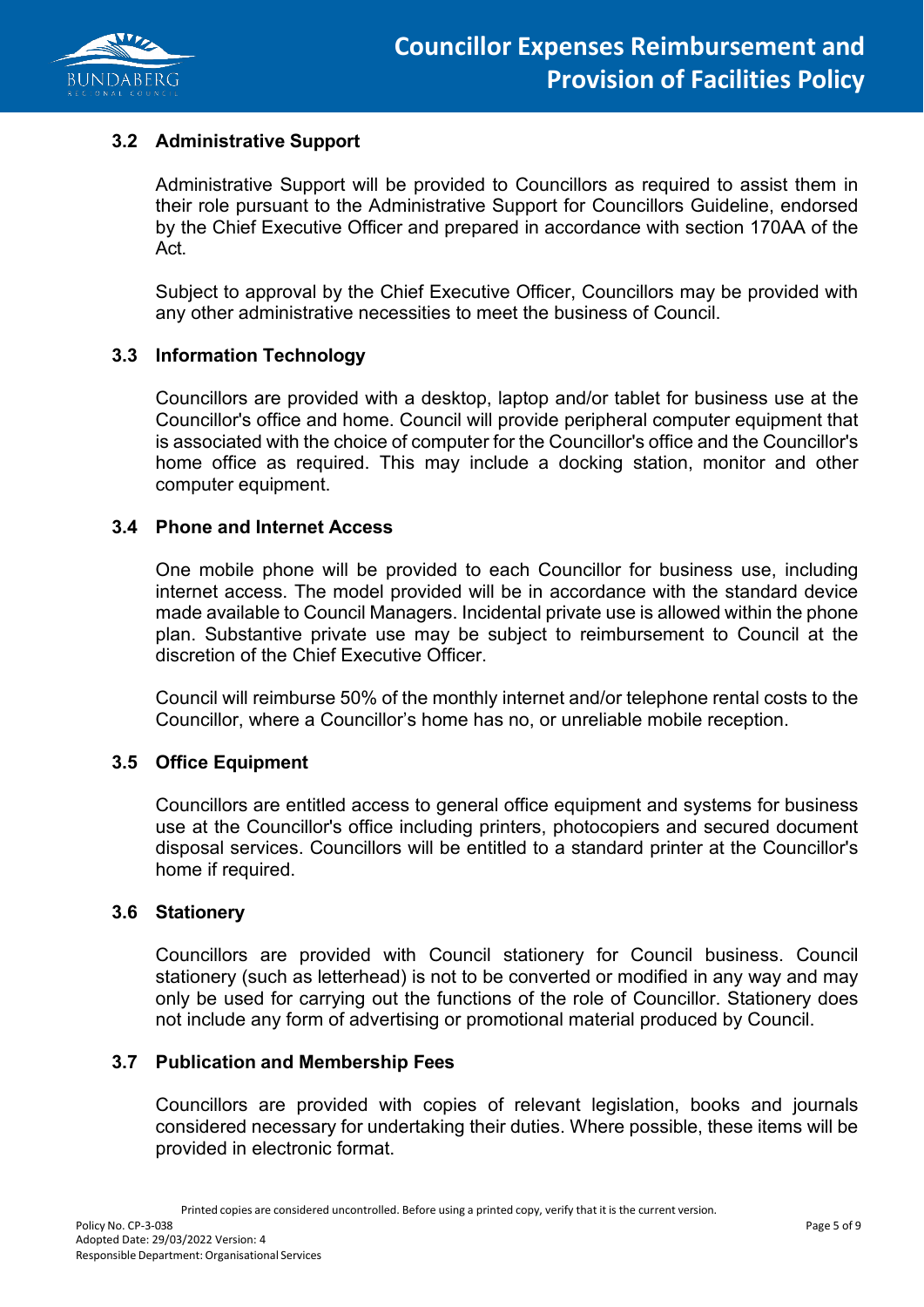

Councillors who hold membership of professional bodies, which are related to Council business or functions, will be eligible for reimbursement of membership fees to a maximum amount of \$1,000 per annum (e.g. Australian Institute of Company Directors).

Publications and membership fees for Councillors are approved by the Mayor. Publications and membership fees for the Mayor are approved by the Chief Executive Officer.

### **3.8 Advertising**

In accordance with the Advertising Spending Policy, Council will not reimburse, provide funds, services or facilities for the purposes of advertising for Councillors.

### **3.9 Community Consultation**

Councillors may use facilities provided to correspond with community representatives for the purpose of undertaking their role. Where a Councillor chooses to undertake further community consultation on a particular matter, in addition to that approved by Council, the Councillor is responsible for those costs.

### **3.10 Maintenance Costs**

Council will cover all ongoing maintenance costs associated with Council owned equipment to ensure it is operating for optimal professional use.

#### **3.11 Name Badge, Uniform and Safety Equipment**

Councillors are eligible to wear the corporate wardrobe on the same basis and conditions as permanent inside employees as outlined in Council's Uniform Policy.

#### **3.12 Vehicles**

Councillors are entitled to a vehicle allowance to cover the costs of transportation for their regional Council Business, including travel between home and Council facilities. The amount of vehicle allowance is dependent on the main characteristics of the division being either Urban or Rural.

3.12.1 The vehicle allowance is:

- \$18,000 per annum for a Councillor representing a predominately Urban division (for clarity Division 4, 5, 6, 7, 8, 9 and 10)
- \$21,000 per annum for a Councillor representing a predominately Rural division (for clarity Division 1, 2 and 3)
- \$23,000 per annum for the Mayor in recognition of the additional civic duties and responsibilities that the role is required to undertake.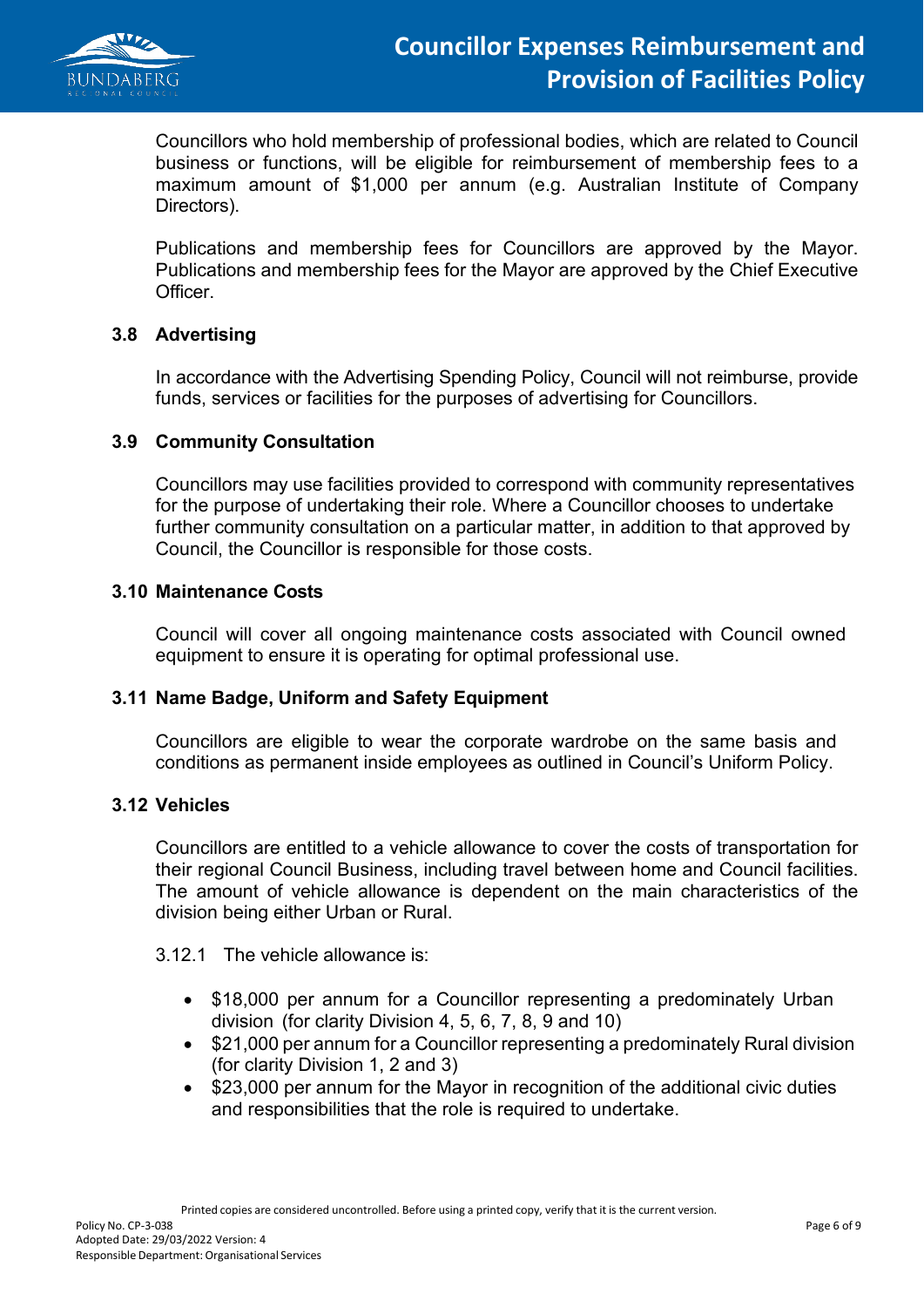

3.12.2 A Councillor may choose to accept the use of a Council supplied vehicle instead of the vehicle allowance, at any time during the term. This decision is expected to remain in place until the end of the current term, unless exceptional circumstances prevail. Councillors should seek their own independent professional advice regarding the potential taxation implications of choosing the vehicle allowance or a Council supplied vehicle.

#### 3.12.3 Council Supplied Vehicle

The vehicle will be available for private use via reimbursement to Council at cost. Councillors choosing private use of a Council supplied vehicle must keep a 12-week logbook (provided by Council) to determine the average number of private use kilometres per fortnight.

Councillors will reimburse Council, via a payroll deduction, at the rate of \$0.40 per average private use kilometre per fortnight. Any private use materially different to the average use (i.e. interstate travel) should be recorded separately and a reimbursement adjustment made in the next fortnightly payroll deduction.

The vehicle provided will be in accordance with Council's fleet management practices. All vehicles are to be approved by the Chief Executive Officer or their delegate.

Vehicles are provided with a fuel card for private and business use.

A spouse, partner or family member of a Councillor may use the vehicle on behalf of the Councillor.

Council supplied vehicles shall not be used:

- for competition or rally;
- for commercial purposes;
- for farming practices;
- on the beach, sand or unformed tracks (expect where required for Council Business); or
- for any other purposes excluded by Council's motor vehicle insurance policy.

Smoking (including vaping) is not permitted in any Council vehicles.

Councillors are responsible for maintaining the vehicle in a clean and tidy condition, including regular washing/cleaning. All scheduled servicing and necessary maintenance on Council vehicles will be provided by Council.

3.12.4 Council provides parking facilities for Councillors at their office locations and will provide parking facilities for all Councillors at Council buildings for the purpose of Council meetings.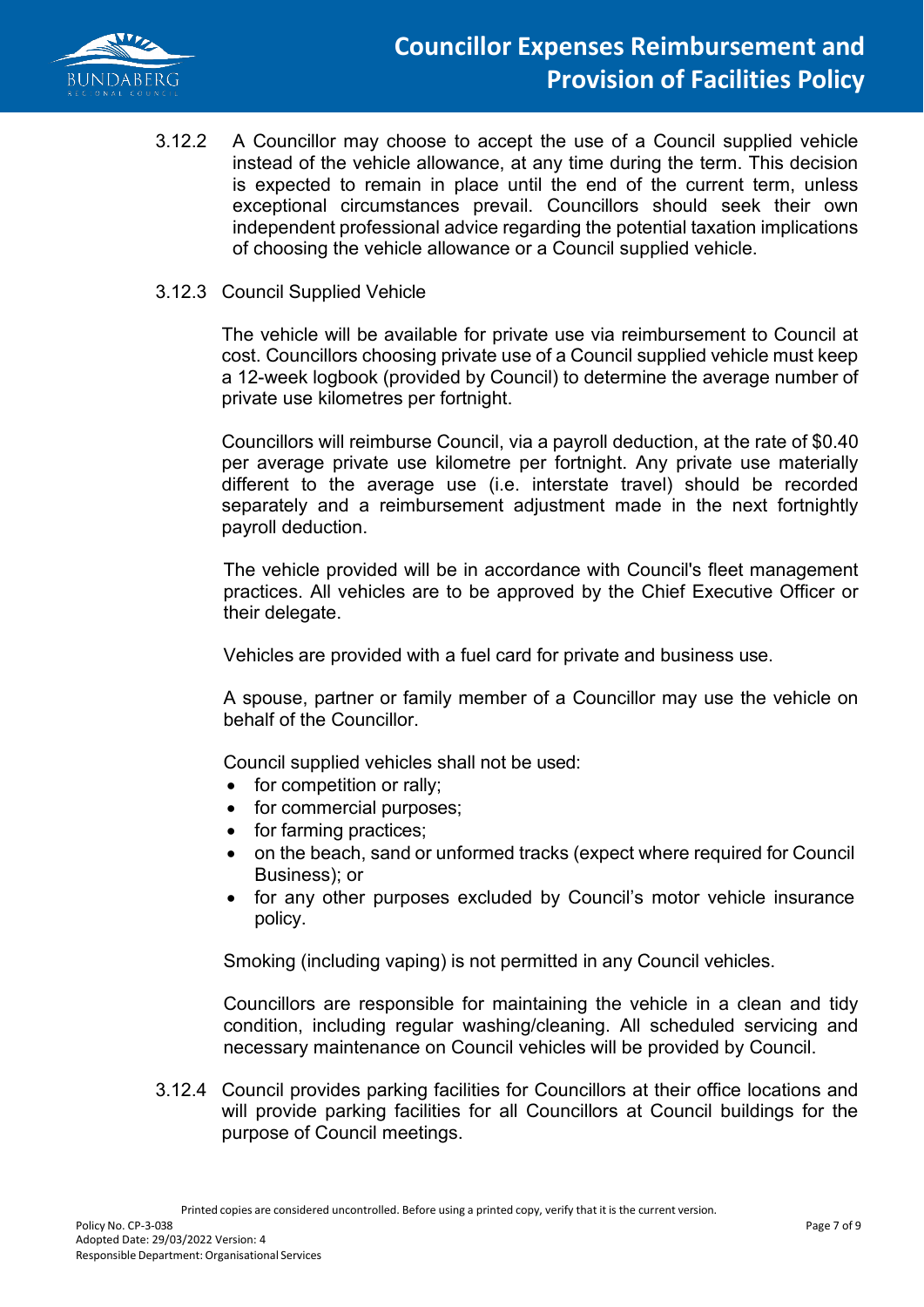

3.12.5 Parking and toll fees will be reimbursed when incurred on Council business.

### **3.13 Legal Costs and Insurance Cover**

Councillors are covered under Council insurance policies when discharging their civic duties. Insurance cover provided for:

- public liability;
- professional indemnity;
- personal accident and/or workers compensation;
- motor vehicle (Council supplied vehicle); and
- internal and domestic travel insurance.

Travel insurance can be arranged through Council's Governance and Legal Services Team prior to any travel.

Council may decide, to pay any reasonable expenses associated with an inquiry, investigation, hearing or legal proceedings into the conduct of a Councillor, pursuant to the Councillor Complaints Investigation Policy.

### **3.14 Corporate Purchase Card**

A corporate purchase card may be made available to the Mayor and Deputy Mayor subject to approval by the Chief Executive Officer. The card should only be used for Council business expenses directly related to the Mayor or Deputy Mayor. Personal expenses not related to Council business must not be charged to the card. Cards must be used in accordance with Corporate Purchase Card Procedural Manual.

#### **3.15 Provision of Meals**

Councillors will be provided with light meals, morning and/or afternoon tea, if they are required to attend statutory or other prescribed Council meetings that extend over meal periods.

#### **3.16 Caretaker Period**

Once the caretaker period commences, Councillors will only be eligible to claim expense reimbursement for costs relating to routine activities or as otherwise approved by Council.

Councillors may continue to use Council resources, including newsletters, brochures and emails as part of ongoing communication with their constituents about Council and Division related activities during the caretaker period provided, they are not used for electioneering or political purposes, or contain election material.

Councillors must not use public funds or Council resources:

a. to purchase or distribute promotional items or giveaways during the caretaker period, regardless of when the items were ordered, paid for or received; or